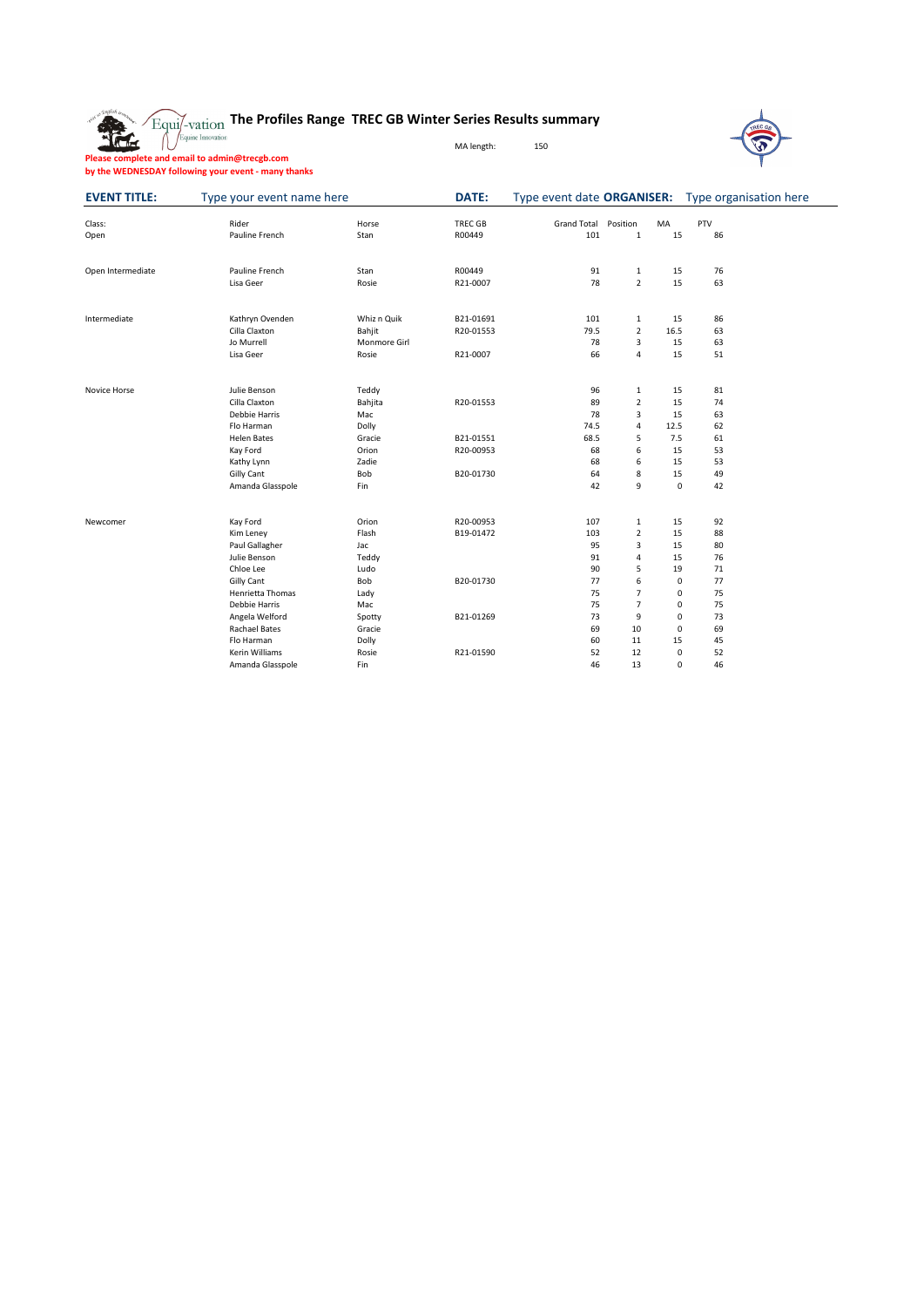|                     | Equil-vation<br>Equine Innovation | The Profiles Range TREC GB Winter Series Class summary |                                       |                                        |                       |             |                         |                                      |                   |                                           |
|---------------------|-----------------------------------|--------------------------------------------------------|---------------------------------------|----------------------------------------|-----------------------|-------------|-------------------------|--------------------------------------|-------------------|-------------------------------------------|
| <b>EVENT TITLE:</b> | <b>Bodiam Winter Sereis TREC</b>  |                                                        | <b>DATE:</b>                          | 27/03/2022 ORGANISER:                  |                       | <b>SETG</b> |                         |                                      |                   |                                           |
| <b>Class:</b>       | <b>Open</b>                       |                                                        |                                       |                                        |                       |             |                         |                                      |                   |                                           |
| <b>RIDER</b>        | <b>TREC GB NO</b>                 | <b>HORSE</b> (very important)                          | Water Crossing<br>Corridor<br>S. bend | Ticket Punch<br>HorseStile<br>Mounting | Rope Gate<br>Figure & | Bending     | Deductions for circling | CANTER<br><b>PTV</b><br><b>TOTAL</b> | WALK<br><b>MA</b> | <b>GRAND</b><br>್ಳಂ<br><b>TOTAL TOTAL</b> |
| Pauline French      | R00449                            | Stan                                                   | 10 <sup>1</sup><br>10 <sup>1</sup>    |                                        |                       | 10I         |                         | 86                                   |                   | 101                                       |



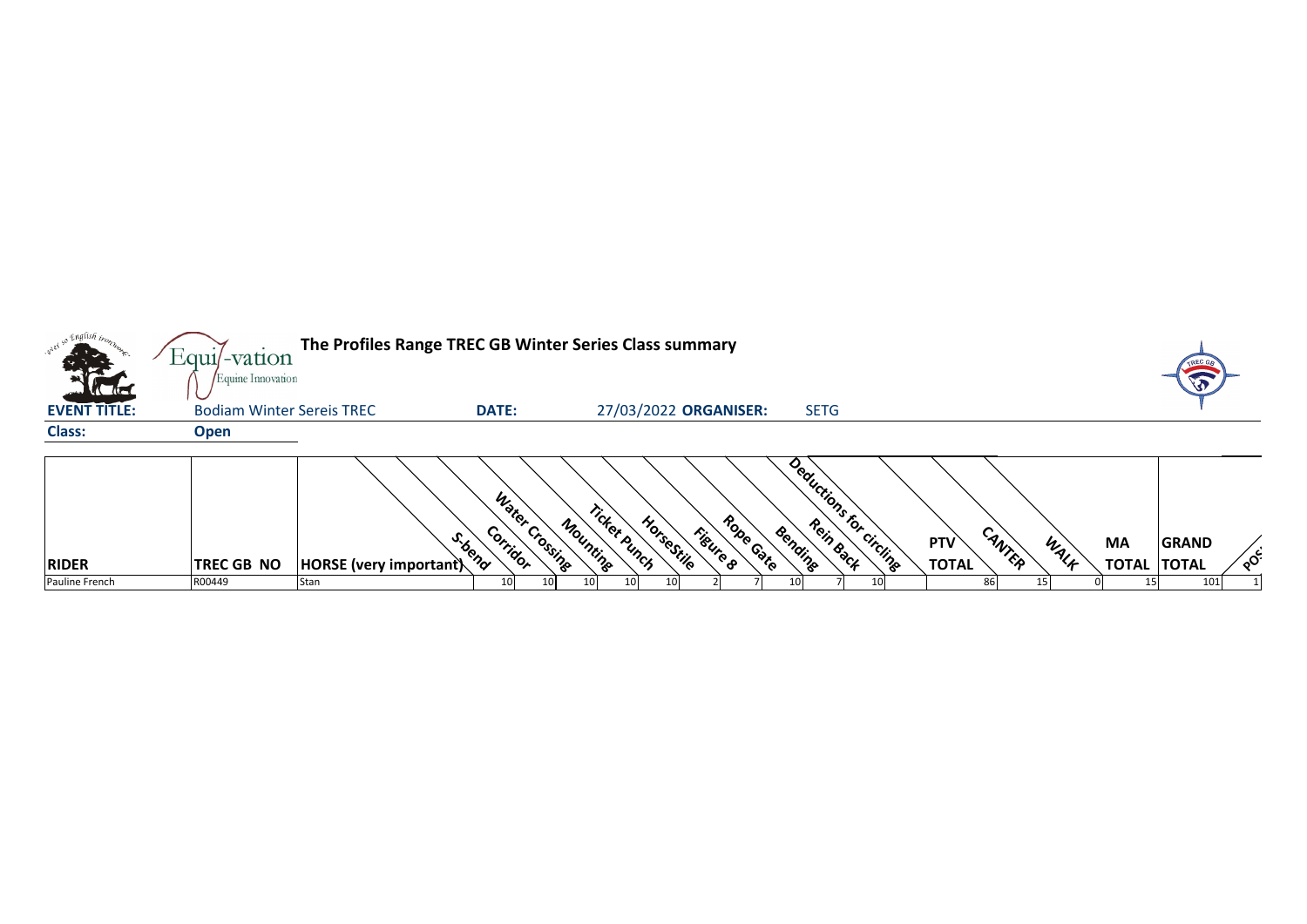| oney so English iron. | Equil-vation<br>Equine Innovation | The Profiles Range TREC GB Winter Series Class summary |                                       |          |                                        |                      |                         |                                      |      |                                 |              |                                     |
|-----------------------|-----------------------------------|--------------------------------------------------------|---------------------------------------|----------|----------------------------------------|----------------------|-------------------------|--------------------------------------|------|---------------------------------|--------------|-------------------------------------|
| <b>EVENT TITLE:</b>   | <b>Bodiam Winter Sereis TREC</b>  |                                                        | <b>DATE:</b>                          |          | 27/03/2022 ORGANISER:                  |                      | <b>SETG</b>             |                                      |      |                                 |              |                                     |
| <b>Class:</b>         | <b>Open Intermediate</b>          |                                                        |                                       |          |                                        |                      |                         |                                      |      |                                 |              |                                     |
| <b>RIDER</b>          | <b>TREC GB NO</b>                 | <b>HORSE</b> (very<br>$ important\rangle$              | Water Crossing<br>Corridor<br>S. bend | Mounting | Ticket Punch<br>HorseStile<br>Figure & | Robe Gate<br>Bending | Deductions for circling | CANTER<br><b>PTV</b><br><b>TOTAL</b> | WALK | <b>MA</b><br><b>TOTAL TOTAL</b> | <b>GRAND</b> | $\lambda_{\mathbf{Q}}^{\mathbf{C}}$ |
| Pauline French        | R00449                            | Stan                                                   |                                       | 10I      | 10                                     | 10                   |                         |                                      |      |                                 | $91_1$       |                                     |
| Lisa Geer             | R21-0007                          | Rosie                                                  |                                       |          |                                        | 10I                  |                         | 63                                   | 15.  | 15 <sub>1</sub>                 | 78           |                                     |



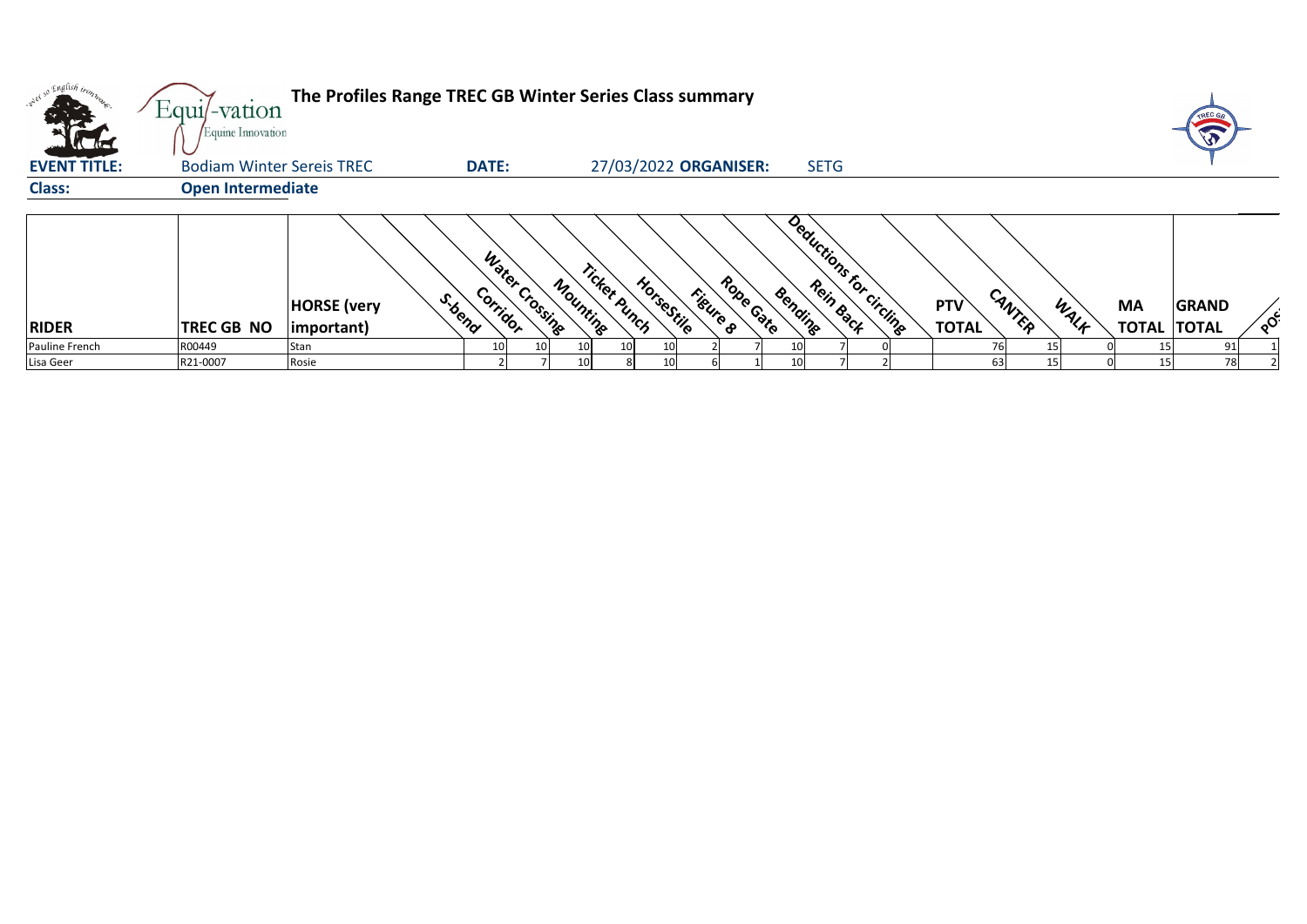|                     | Equi/-vation<br>Equine Innovation | The Profiles Range TREC GB Winter Series Class summary |                            |                 |          |                             |          |           |                 |             |                         |                            |        |      |                                 | TREC GE      |        |
|---------------------|-----------------------------------|--------------------------------------------------------|----------------------------|-----------------|----------|-----------------------------|----------|-----------|-----------------|-------------|-------------------------|----------------------------|--------|------|---------------------------------|--------------|--------|
| <b>EVENT TITLE:</b> | <b>Bodiam Winter Sereis TREC</b>  |                                                        | <b>DATE:</b>               |                 |          | 27/03/2022 ORGANISER:       |          |           |                 | <b>SETG</b> |                         |                            |        |      |                                 |              |        |
| <b>Class:</b>       | Intermediate                      |                                                        |                            |                 |          |                             |          |           |                 |             |                         |                            |        |      |                                 |              |        |
| <b>RIDER</b>        | <b>TREC GB NO</b>                 | S.bend<br><b>HORSE</b> (very<br>$ important\rangle$    | Water Crossing<br>Corridor |                 | Mounting | Ticket Punch<br>HorseStille | Figure 8 | Robe Gate | Bending         |             | Deductions for circling | <b>PTV</b><br><b>TOTAL</b> | CANTER | WALF | <b>MA</b><br><b>TOTAL TOTAL</b> | <b>GRAND</b> | $\sim$ |
| Kathryn Ovenden     | B21-01691                         | Whiz n Quik                                            | 10                         |                 |          |                             |          |           | 10I             |             |                         |                            | 86     | 15   |                                 | 101          |        |
| Cilla Claxton       | R20-01553                         | <b>Bahjit</b>                                          | 10                         | 10 <sup>1</sup> | 10       |                             |          |           |                 |             |                         |                            | 63     |      | 16.5                            | 79.5         |        |
| Jo Murrell          |                                   | Monmore Girl                                           | 10                         |                 | 10       |                             |          |           | 10 <sup>1</sup> |             |                         |                            | 63     | 15   | 15                              | 78           |        |
| Lisa Geer           | R21-0007                          | Rosie                                                  | 10                         |                 | 10       | 10 <sup>1</sup>             |          |           |                 |             |                         |                            | 51     | 15   | 15                              | 66           |        |



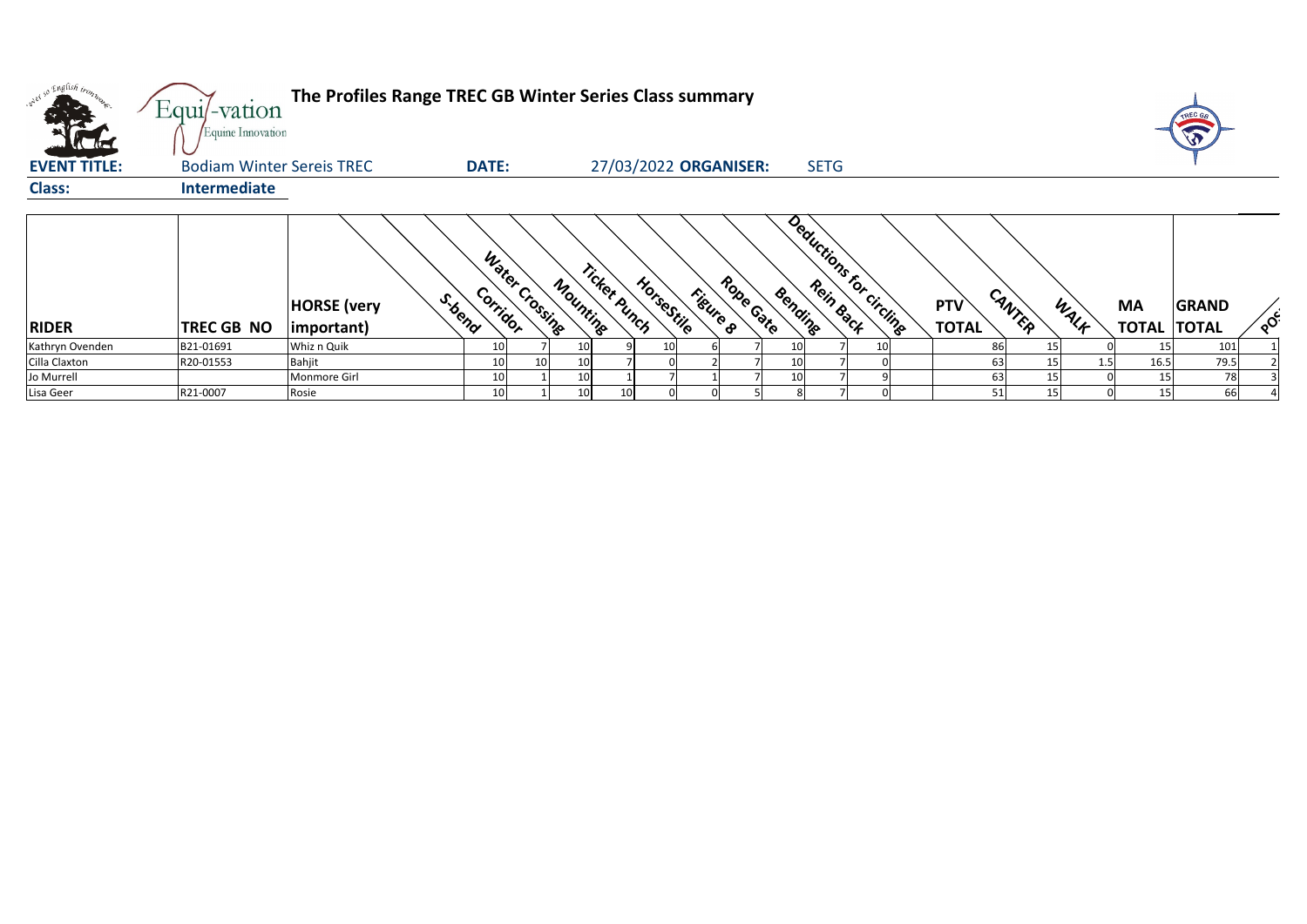| onel so English trom.                  | Equi/-vation<br>Equine Innovation | The Profiles Range TREC GB Winter Series Class summary |              |                |          |              |                       |          |           |         |             |                          |                            |        |      |                                 | TREC GA                  |
|----------------------------------------|-----------------------------------|--------------------------------------------------------|--------------|----------------|----------|--------------|-----------------------|----------|-----------|---------|-------------|--------------------------|----------------------------|--------|------|---------------------------------|--------------------------|
| <b>EVENT TITLE:</b>                    | <b>Bodiam Winter Sereis TREC</b>  |                                                        | <b>DATE:</b> |                |          |              | 27/03/2022 ORGANISER: |          |           |         | <b>SETG</b> |                          |                            |        |      |                                 |                          |
| <b>Class:</b>                          | <b>Novice Horse</b>               |                                                        |              |                |          |              |                       |          |           |         |             |                          |                            |        |      |                                 |                          |
| <b>RIDER</b>                           | TREC GB NO                        | HORSE (very important) ??                              | Corridor     | Water Crossing | Mounting | Ticket punch | HorseStile            | Figure 8 | Robe Gate | Bending |             | Deductions for circlinge | <b>PTV</b><br><b>TOTAL</b> | CANTER | WALK | <b>MA</b><br><b>TOTAL TOTAL</b> | <b>GRAND</b><br>$\delta$ |
| Julie Benson                           |                                   |                                                        | 10           |                |          |              | 10                    |          |           | 10      |             |                          | 81                         | 15     |      |                                 | 96                       |
| <b>Cilla Claxton</b>                   | R20-01553                         | Bahjita                                                | 10           |                |          |              |                       | 10       | 10        |         |             |                          | 74                         | 15     |      | 15                              | 89                       |
| <b>Debbie Harris</b>                   |                                   | Mac                                                    | 8            |                |          |              |                       |          |           |         |             |                          | 63                         | 15     |      | 15                              | 78                       |
| Flo Harman                             |                                   | Dolly                                                  | Q            |                |          |              |                       |          |           |         |             |                          | 62                         | 12.5   |      | 12.5                            | 74.5                     |
| <b>Helen Bates</b>                     | B21-01551                         | Gracie                                                 | 10           |                |          |              | 10                    |          |           |         |             |                          | 61                         | 7.5    |      | 7.5                             | 68.5                     |
| <b>Kay Ford</b>                        | R20-00953                         | Orion                                                  |              |                |          |              |                       |          |           | 10      |             |                          | 53                         | 15     |      | 15                              | 68                       |
| <b>Kathy Lynn</b><br><b>Gilly Cant</b> |                                   | Zadie                                                  |              |                | 10       | 10           |                       |          |           | 10      | 10          |                          | 53                         | 15     |      | 15                              | 68                       |
|                                        | B20-01730                         | Bob                                                    | 10           |                |          |              |                       |          |           |         |             |                          | 49                         | 15     |      | 15                              | 64                       |

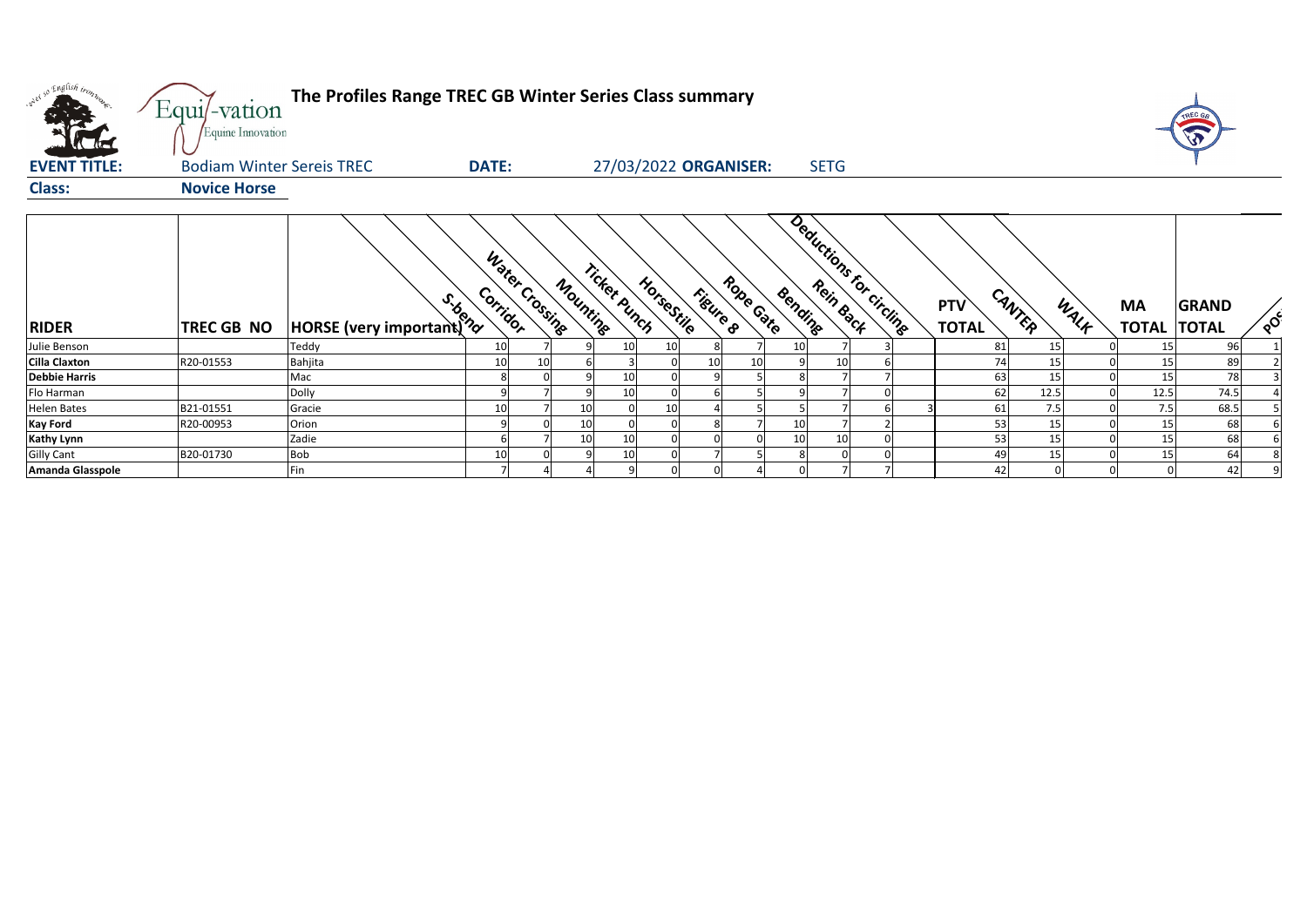| oner so English trong | Equi/-vation<br>Equine Innovation | The Profiles Range TREC GB Winter Series Class summary |                                        |                          |                       |                       |                                    |    |                                      |                |                           | <b>SP</b>                    |              |
|-----------------------|-----------------------------------|--------------------------------------------------------|----------------------------------------|--------------------------|-----------------------|-----------------------|------------------------------------|----|--------------------------------------|----------------|---------------------------|------------------------------|--------------|
| <b>EVENT TITLE:</b>   | <b>Bodiam Winter Sereis TREC</b>  |                                                        | <b>DATE:</b>                           |                          | 27/03/2022 ORGANISER: |                       | <b>SETG</b>                        |    |                                      |                |                           |                              |              |
| <b>Class:</b>         | <b>Newcomer</b>                   |                                                        |                                        |                          |                       |                       |                                    |    |                                      |                |                           |                              |              |
| <b>RIDER</b>          | <b>TREC GB NO</b>                 | <b>HORSE</b> (very important)                          | Water Crossing<br>Corridor<br>S. toend | Ticket Punch<br>Mounting | HorseStile            | Robe Gate<br>Figure 8 | Deductions for circline<br>Bending |    | CANTER<br><b>PTV</b><br><b>TOTAL</b> | WALK           | <b>MA</b><br><b>TOTAL</b> | <b>GRAND</b><br><b>TOTAL</b> | POC          |
| <b>Kay Ford</b>       | R20-00953                         | Orion                                                  | 10<br>10                               | 10                       | 10<br>10              | 10                    | 10                                 |    | 92                                   | 15             | -15                       | 107                          | $\mathbf{1}$ |
| Kim Leney             | B19-01472                         | Flash                                                  | 10<br>10                               |                          | 10<br>10              | 10                    | 10<br>10                           |    | 88                                   | 15<br>$\Omega$ | 15                        | 103                          |              |
| Paul Gallagher        |                                   | Jac                                                    | 10                                     | 10                       | 10                    |                       | 10<br>10                           |    | 80                                   | 15             | 15                        | 95                           |              |
| Julie Benson          |                                   | Teddy                                                  | 10                                     | 10                       | 10<br>10              | 10                    | 10                                 |    | 76                                   | 15<br>$\Omega$ | 15                        | 91                           |              |
| Chloe Lee             |                                   | Ludo                                                   | 10                                     | 10                       | 10<br>10              |                       |                                    |    | 71                                   | 15             | 19                        | 90                           |              |
| <b>Gilly Cant</b>     | B20-01730                         | Bob                                                    | 10                                     | $\overline{7}$           | 10<br>10              | 10                    |                                    |    | 77                                   | $\Omega$       |                           | 77                           |              |
| Henrietta Thomas      |                                   | Lady                                                   | 10                                     | 10<br>6                  | 10<br>10              |                       |                                    |    | 75                                   | $\Omega$       |                           | 75                           |              |
| <b>Debbie Harris</b>  |                                   | Mac                                                    |                                        |                          | 10<br>10              | 10                    |                                    |    | 75                                   |                |                           | 75                           |              |
| Angela Welford        | B21-01269                         | Spotty                                                 |                                        | 10                       | 10                    | 10                    |                                    |    | 73                                   |                |                           | 73                           | q            |
| <b>Rachael Bates</b>  |                                   | Gracie                                                 | 10                                     | 10                       | 10                    |                       | 10                                 | 10 | 69                                   | $\Omega$       |                           | 69                           | 10           |
| Flo Harman            |                                   | Dolly                                                  |                                        | 10                       | 10                    | 10                    |                                    |    | 45                                   | 15<br>$\Omega$ |                           | 60                           | 11           |
| Kerin Williams        | R21-01590                         | Rosie                                                  | 10                                     |                          |                       | 10                    |                                    |    | 52                                   | $\Omega$       |                           | 52                           | 12           |
| Amanda Glasspole      |                                   | Fin                                                    | 10 <sup>1</sup>                        | $\overline{7}$           | 10                    |                       | ∩                                  |    | 46                                   | $\Omega$       |                           | 46                           | 13           |

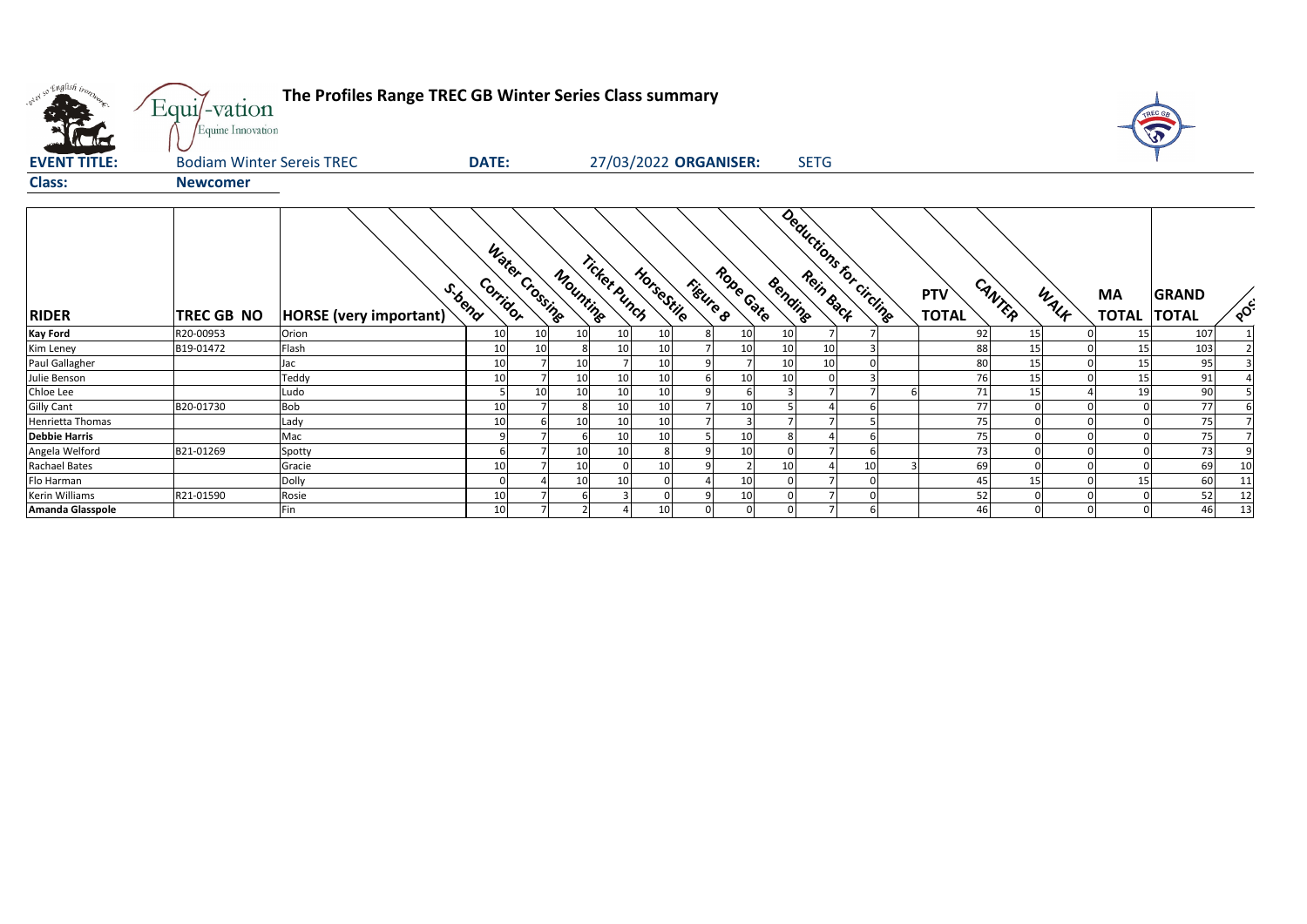

## **TREC GB Winter Series Class summary**



| <b>EVENT TITLE:</b>  | <b>Bodiam Winter Sereis TREC</b> |                               | <b>DATE:</b> |                            |          |                 | 27/03/2022 ORGANISER: |          |           |                 | <b>SETG</b>             |  |                               |      |                           |                              |        |
|----------------------|----------------------------------|-------------------------------|--------------|----------------------------|----------|-----------------|-----------------------|----------|-----------|-----------------|-------------------------|--|-------------------------------|------|---------------------------|------------------------------|--------|
| <b>Class:</b>        | X1                               |                               |              |                            |          |                 |                       |          |           |                 |                         |  |                               |      |                           |                              |        |
| <b>RIDER</b>         | <b>TREC GB NO</b>                | <b>HORSE</b> (very important) | S. bend      | Water Crossing<br>Corridor | Mounting | Ticket Punch    | HorseStile            | Figure 8 | Robe Gate | Bending         | Deductions for circling |  | CANTER<br>PTV<br><b>TOTAL</b> | WALF | <b>MA</b><br><b>TOTAL</b> | <b>GRAND</b><br><b>TOTAL</b> | $\sim$ |
| Pauline French       | R-00449                          | lStan                         |              |                            | 10       |                 |                       |          |           |                 |                         |  | 103                           |      |                           | 103                          |        |
| Kathryn Ovenden      | B21--1691                        | Whiz n Quik                   |              |                            | 10       | 10              |                       |          |           |                 |                         |  | 92                            |      |                           | 92                           |        |
| Debbie Harris        |                                  | Mac                           |              |                            | 10       | 10 <sub>1</sub> | 10                    |          |           |                 |                         |  | 91                            |      |                           | 91                           |        |
| Jo Murrell           |                                  | <b>Monmore Girl</b>           |              |                            | 10       |                 |                       |          |           |                 |                         |  | 86                            |      |                           | 86                           |        |
| <b>Cilla Claxton</b> | R-01553                          | Bahjita                       |              | 10 <sup>1</sup>            | 10       | 10 <sub>l</sub> |                       |          |           | 10 <sup>1</sup> |                         |  | 73                            |      |                           | 73                           |        |

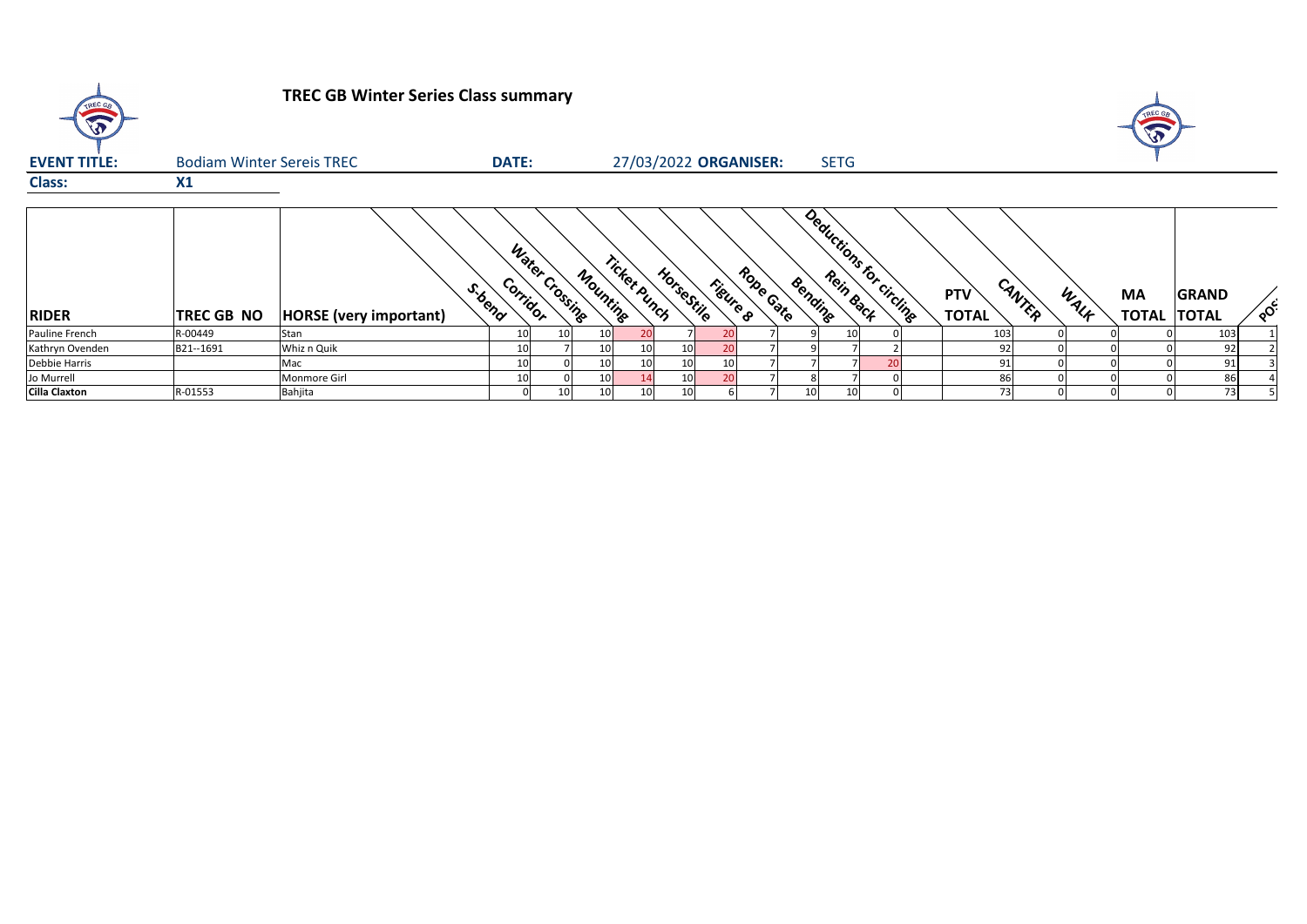

# **TREC GB Winter Series Class summary**

| <b>EVENT TITLE:</b>    | <b>Bodiam Winter Sereis TREC</b> |                               |                      | <b>DATE:</b>   |          |              | 27/03/2022 ORGANISER: |                 |                       |    | <b>SETG</b>                       |    |                               |                   |                                    |          |
|------------------------|----------------------------------|-------------------------------|----------------------|----------------|----------|--------------|-----------------------|-----------------|-----------------------|----|-----------------------------------|----|-------------------------------|-------------------|------------------------------------|----------|
| <b>Class:</b>          | X <sub>2</sub>                   |                               |                      |                |          |              |                       |                 |                       |    |                                   |    |                               |                   |                                    |          |
| <b>RIDER</b>           | <b>TREC GB NO</b>                | <b>HORSE</b> (very important) | Corridor<br>S. toend | Water Crossing | Mounting | Ticket Punch | HorseStile            |                 | Robe Gate<br>Fieure 8 |    | Deductions for ciringe<br>Bending |    | CANTER<br>PTV<br><b>TOTAL</b> | WALK<br><b>MA</b> | <b>GRAND</b><br><b>TOTAL TOTAL</b> | $\delta$ |
| <b>Paul Gallagher</b>  |                                  | Jac                           | 10                   |                | 10       | 10           | 10                    | 10 <sub>l</sub> | 10                    | 10 |                                   | 10 | 94                            |                   | 94                                 |          |
| Lydia Burke            |                                  | <b>Betty</b>                  |                      |                | 10       | 10           | 10                    | 6               | 10                    |    |                                   | 10 | 89                            |                   | 89                                 |          |
| <b>Christine Banks</b> |                                  | <b>Billy Bonkers</b>          |                      | 10             | 10       | 10           |                       |                 | 10                    | 10 |                                   | 10 | 86                            |                   | 86                                 |          |
| <b>Gill Raymond</b>    |                                  | Rio                           |                      |                |          | 10           | 10                    |                 | 10                    | 10 |                                   | 10 | 83                            |                   | 83                                 |          |
| <b>Rachael Bates</b>   |                                  | Gracie                        |                      |                | 10       | 10           | 10                    |                 | 10                    | 10 |                                   |    | 82                            |                   | 82                                 |          |
| <b>Helen Bates</b>     | B-01551                          | Gracie                        |                      |                | 10       | 10           | 10                    | 6               |                       |    |                                   |    | 80                            |                   | 80                                 |          |
| <b>Kim Leney</b>       | B-01472                          | Flash                         |                      | 10             | 10       | 10           | 10                    |                 |                       |    |                                   |    | 79                            |                   | 79                                 |          |
| Rosie Venness          |                                  | Puzzle                        |                      |                | 10       | 10           |                       | 10              | 10                    |    |                                   |    | 76                            |                   | 76                                 |          |
| Joanne Gallagher       |                                  | <b>Brandy</b>                 |                      |                |          | 10           |                       | 10              | 10                    |    |                                   |    | 74                            |                   | 74                                 |          |
| Chloe Lee              |                                  | Ludo                          |                      |                | 10       | 10           |                       |                 | 10                    |    |                                   |    | 69                            |                   | 69                                 | 10       |
| Henrietta Thomas       |                                  | Lady                          |                      |                | 10       | 10           | 10                    |                 |                       |    |                                   |    | 69                            |                   | 69                                 | 10       |
| Angela Welford         | B-01551                          | Spotty                        |                      |                | 10       | 10           |                       |                 | 10                    |    |                                   |    | 65                            |                   | 65                                 | 12       |
| Louise Jarvis          | R-01553                          | <b>Dunwell Limerick</b>       |                      |                | 10       |              |                       |                 |                       |    |                                   |    | 62                            |                   | 62                                 | 13       |
| <b>Kerin Williams</b>  | R-01590                          | Rosie                         |                      |                |          |              |                       |                 |                       |    |                                   | 10 | 50                            |                   | 50                                 | 14       |